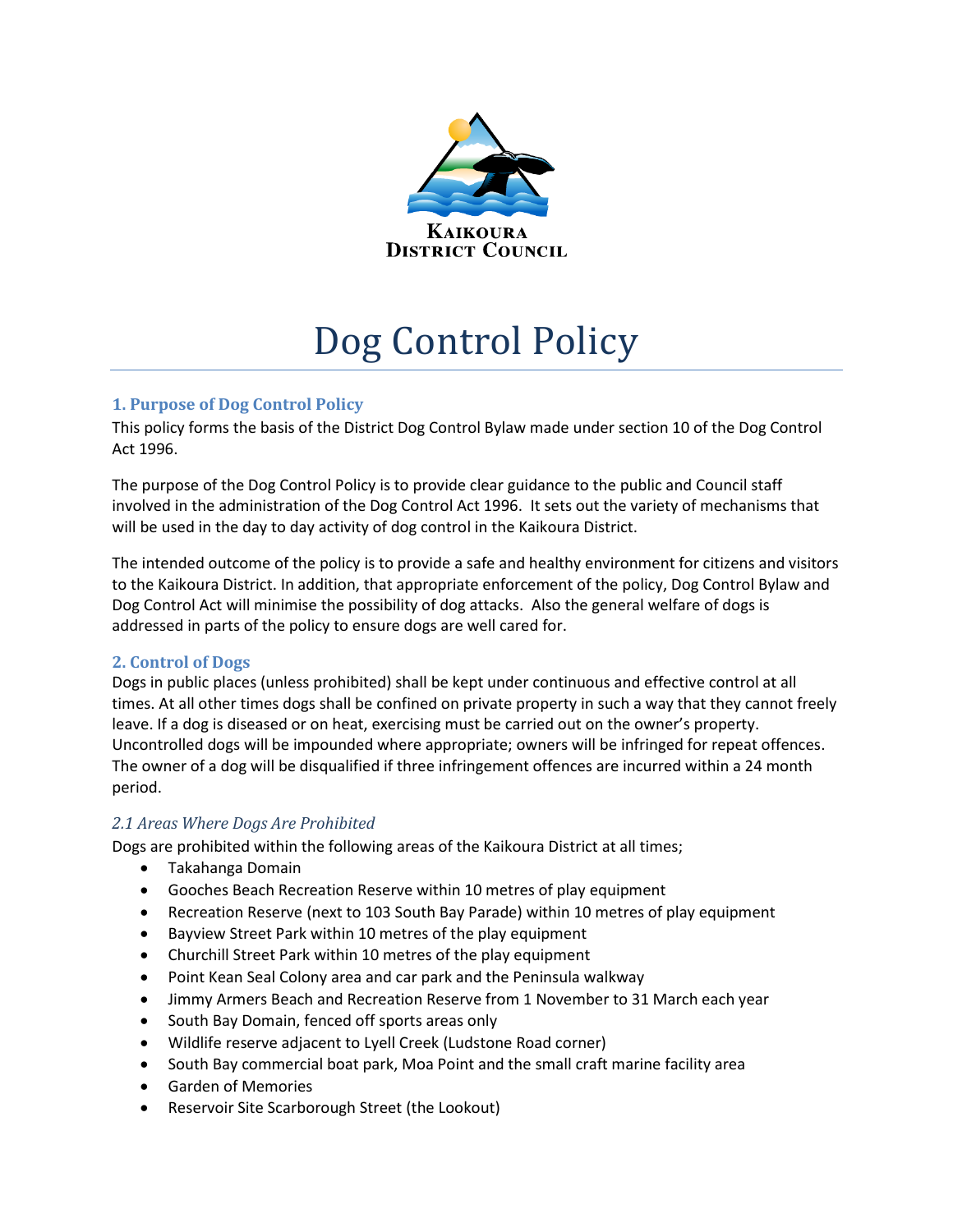- Kaikoura Cemetery
- Gillings Lane / Beach Road Recreation Reserve within 10 metres of play equipment

The above areas are considered high use recreation areas where there is a need to minimise danger, distress and nuisance to the community generally.

## *2.2 Areas Where Dogs Must Be On a Leash*

Dogs are allowed in the following areas as long as they are on a leash; *(For the purpose of this policy leash means an adequate restraint not exceeding 2 metres in length and held by a person physically capable of restraining the dog.)*

- West End (between State Highway 1 and Esplanade)
- Lydia Washington Walkway (West End to Deal Street)
- Annie Boyd Walkway (Torquay Street to Killarney Street)
- Takahanga Terrace to Killarney Street Walkway
- Dempsey's Track (Torquay Street to Scarborough)
- Tom's Track (Torquay Street to Scarborough Street)
- Track from Torquay Street to Scarborough Street via Nga Niho Pa
- Churchill Street (West End to Scarborough Street)
- Beach Road (Mill Road to Ludstone Road/ Churchill Street intersection)

#### *2.3 Areas other than Prohibited Areas or Leash Areas*

Dogs are permitted in every other area within the Kaikoura District except for;

- Any areas specified as controlled or closed areas under the Conservation Act 1987
- Any other areas where dogs are prohibited from or restricted from in any other statute or policy
- Any private land (except with consent of the landowner)

#### *2.4 Dog Exercise Areas*

In having regard to the exercise and recreational needs of dogs and their owners and the need to minimise danger, distress and nuisance to the community generally dogs may be exercised in the following areas;

- South Bay Recreation Reserve (South Bay Foreshore)
- South Bay Recreation Reserve (near the start of the peninsula walkway)
- South Bay Domain (area from South Bay Parade / State Highway 1 corner to the Kowhai River on the seaward side of State Highway 1)
- Beach Foreshores (except Jimmy Armers Beach and South Bay Commercial Boat Park)
- River beds and the Queens Chain adjoining rivers (Esplanade Reserves and Strips)
- Recreation Reserve on the South bank of the Kowhai River
- Churchill Park (Dogs are prohibited within 10m of play equipment)

# *2.5 Dogs on Vehicles*

Dogs on open trays of vehicles must be confined by leashes or chains of a length adequate to prevent such dogs from falling from the vehicle or snapping at passers-by. This provision will not apply where any dogs is adequately confined on the rear of a vehicle by means of a wire cage or similar device.

# *2.6 Dogs not Prohibited from Prohibited areas*

The following working dogs are not prohibited from the areas listed as prohibited as long as the dogs are carrying out their function as working dogs:

a) Disability assist dogs as defined in Section 2 of the Dog Control Act 1996;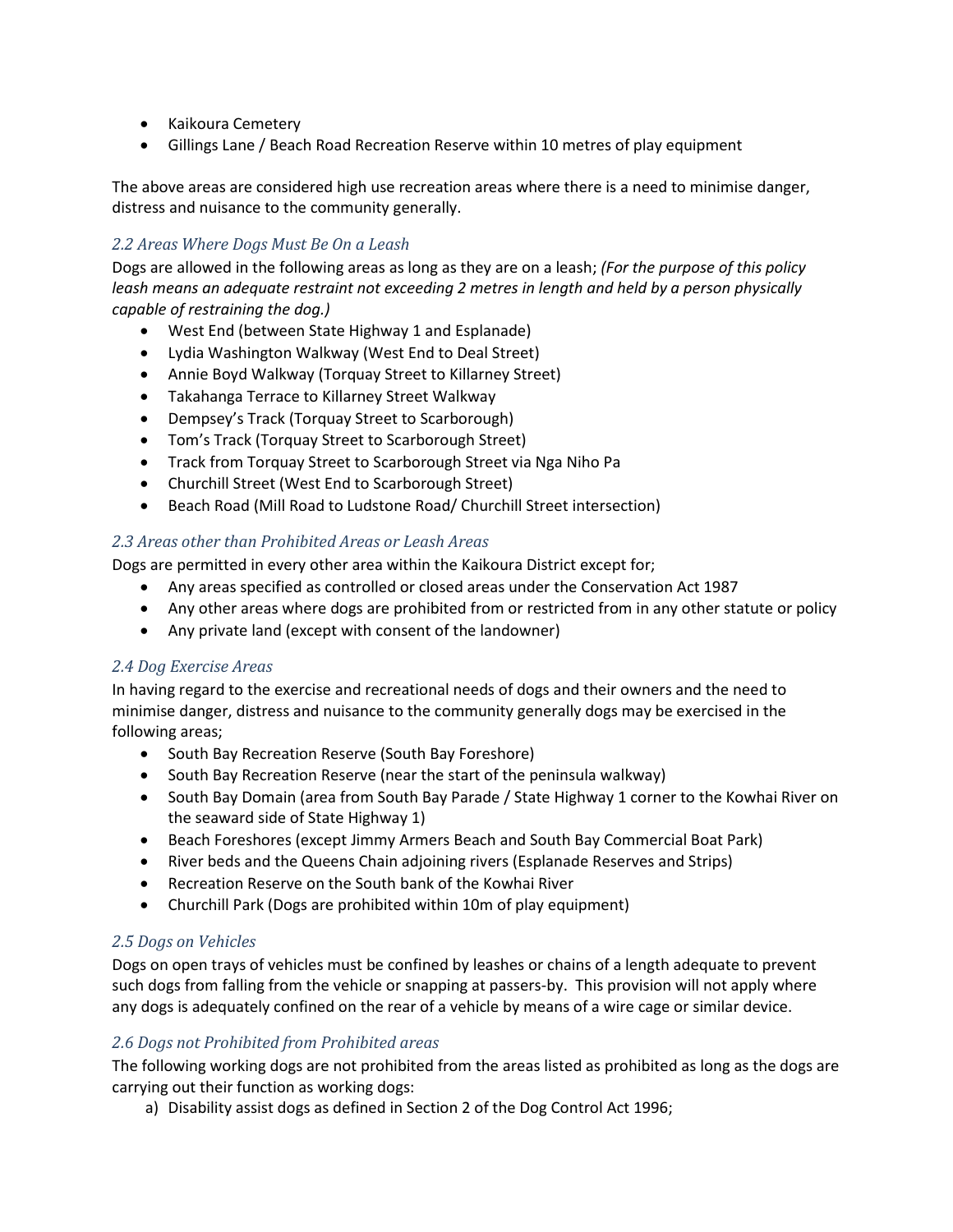- b) Specialist rescue dogs; and
- c) Any dog kept by the Police or any Constable, the Customs Department or the Ministry of Defence, any Security Officer or any Officer or Employee of any such Department of State solely for the purposes of carrying out the functions, powers and duties of the Police or the Department of State or that Constable, Office or Employee.

#### **3. Prevention of Nuisances**

Dog owners are required to keep their dogs in clean and hygienic conditions and maintain these facilities in a good state of repair. Council shall prohibit the keeping of dogs in such conditions that could cause a health risk to the dog or a member of the community or create a nuisance to the community by persistent barking or other such unacceptable behaviour.

#### *3.1 Removal of Faeces*

The owner or person in charge of a dog in any public place must carry a suitable container for the removal of any faeces defecated by that dog. Every person whose dog defecates in a public place or on any land not owned or occupied by that person must immediately remove the faeces and dispose of it in a sanitary manner.

#### **4. Dog Awareness and Education**

Council may from time to time undertake education and promotional programmes which promote responsible dog ownership and other issues related to management and control of dogs.

Council will regularly review educational material to ensure it remains relevant.

#### **5. Release of Impounded Dogs and Impounding Fees**

Impounded dogs will only be released when proof of ownership has been established and upon payment of impounding fees. The fees will be set at a level so as not to discourage retrieval of the dog. The fees shall increase to impose a greater penalty for each impoundment of any dog under the same ownership in any registration year.

Sustenance charges shall be set to recover the cost of all elements involved in the proper kennelling of dogs including the provisions of adequate food, water, shelter and exercise and shall be comparable to the fees charged by boarding establishments.

No unregistered dog shall be released until payment or arrangement for payment of registration fees has been made and the dog has been microchipped.

#### **6. Fees**

Registration fees are based on the actual costs incurred by Council for the registration and control of dogs. Dog registration fees are reviewed annually. A base registration fee is set for all dogs and a discount fee is available for the following categories:

- a) Dogs which are neutered or spayed.
- b) Disability Assist Dogs as defined in section 2 of the Dog Control Act 1996.
- c) Working Dogs as defined in the Dog Control Act 1996.

A late payment penalty fee will be applied to encourage owners to register their dogs on time.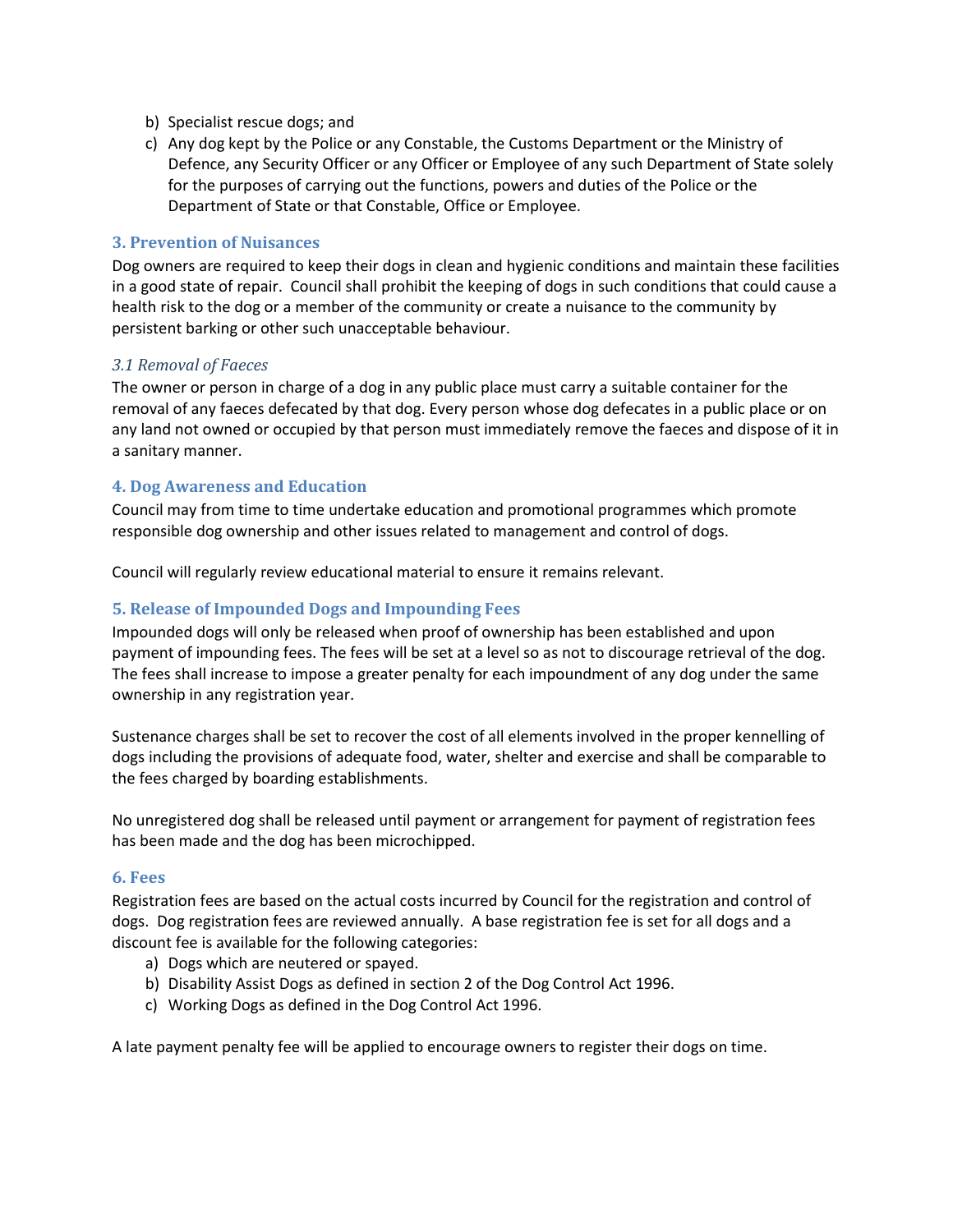## **7. Number of Dogs Permitted in Urban Areas**

No more than two dogs are allowed to be kept on any property in the residential areas within the Kaikoura Township and the outlying Township settlements of Oaro, Goose Bay, Peketa, Hapuku, Rakautara, Clarence and Kekerengu without a licence. Applicants will be required to demonstrate they meet set criteria.

## **8. Classification of Dogs and Effect of Classification**

Dogs classified as menacing under Section 33A of the Dog Control Act may be required to be neutered. In exercising this discretion the Council will take into account the likely effectiveness of neutering in reducing the dogs aggressive behaviour.

Dogs classified as menacing under Section 33C of the Dog Control Act 1996 are required to be neutered.

The above apply to any dog classified as menacing in another District if the owner wishes to register the dog in the Kaikoura District.

## **9. Issuing of Infringement Notices**

Infringement notices shall be issued, as specified below, for offences under each of the following sections of the Dog Control Act 1996. In relation to any of the offences specified, the Council may, in its absolute discretion, issue a warning (whether written or oral) in relation to the first offence followed by an infringement notice for any subsequent offending in respect of that offence.

- 18 Wilful obstruction of Dog Control Officer or Dog Ranger.
- 19(2) Failure or refusal to supply information or wilfully stating false particulars.
- 19A(2) Failure to supply information or wilfully supplying false particulars about a dog.
- 20(5) Failure to comply with any bylaw authorised by section 20 of the Act.
- 23A(2) Failure to undertake dog owner education programme or obedience course.
- 24 Failure to comply with obligations of probationary owner.
- 28(5) Failure to comply with effects of disqualification.
- 32(2) Failure to comply with effects of classification of dog as a dangerous dog.
- 32(4) Fraudulent sale or transfer of dangerous dogs.
- 33EC(1)Failure to comply with the effects of classification of dog as menacing dog.
- 33F(3) Failure to advise person of muzzle and leashing requirements.
- 36A(6) Failure to implant microchip transponder in dog:
	- a) for dog classified as dangerous or menacing
	- b) for dog registered for the first time on or after 1 July 2006
	- c) False statement relating to registration.
- 41A Falsely notifying death of dog.
- 42 Keeping an unregistered dog.